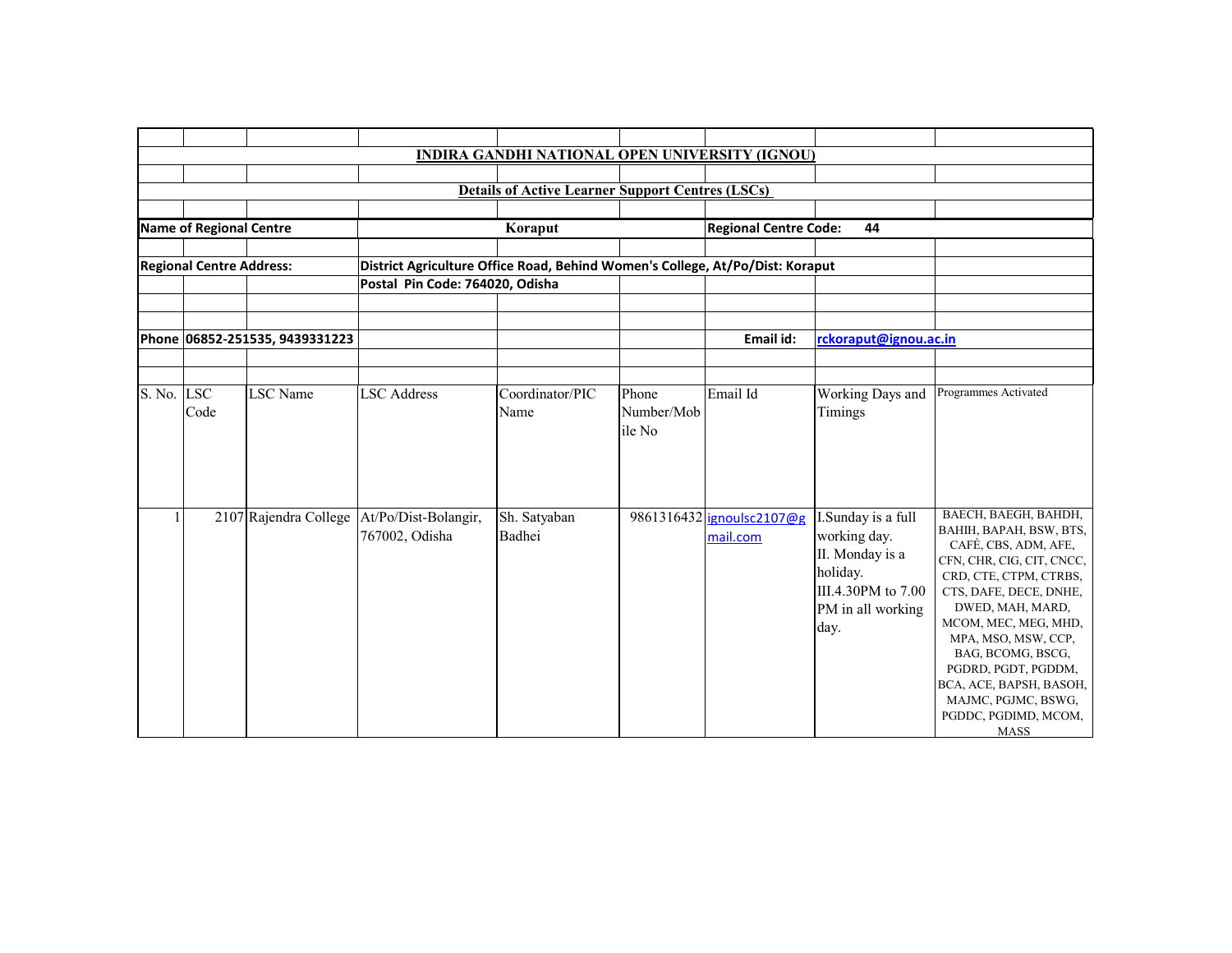|                |                                 |                                |                                                                               | <b>INDIRA GANDHI NATIONAL OPEN UNIVERSITY (IGNOU)</b>   |                     |                                       |                             |                                                                                                                                                                                                                                                                                                                                                                                                                                                          |
|----------------|---------------------------------|--------------------------------|-------------------------------------------------------------------------------|---------------------------------------------------------|---------------------|---------------------------------------|-----------------------------|----------------------------------------------------------------------------------------------------------------------------------------------------------------------------------------------------------------------------------------------------------------------------------------------------------------------------------------------------------------------------------------------------------------------------------------------------------|
|                |                                 |                                |                                                                               |                                                         |                     |                                       |                             |                                                                                                                                                                                                                                                                                                                                                                                                                                                          |
|                |                                 |                                |                                                                               | <b>Details of Active Learner Support Centres (LSCs)</b> |                     |                                       |                             |                                                                                                                                                                                                                                                                                                                                                                                                                                                          |
|                |                                 |                                |                                                                               |                                                         |                     |                                       |                             |                                                                                                                                                                                                                                                                                                                                                                                                                                                          |
|                | <b>Name of Regional Centre</b>  |                                |                                                                               | Koraput                                                 |                     | <b>Regional Centre Code:</b>          | 44                          |                                                                                                                                                                                                                                                                                                                                                                                                                                                          |
|                | <b>Regional Centre Address:</b> |                                | District Agriculture Office Road, Behind Women's College, At/Po/Dist: Koraput |                                                         |                     |                                       |                             |                                                                                                                                                                                                                                                                                                                                                                                                                                                          |
|                |                                 |                                | Postal Pin Code: 764020, Odisha                                               |                                                         |                     |                                       |                             |                                                                                                                                                                                                                                                                                                                                                                                                                                                          |
|                |                                 |                                |                                                                               |                                                         |                     |                                       |                             |                                                                                                                                                                                                                                                                                                                                                                                                                                                          |
|                |                                 |                                |                                                                               |                                                         |                     |                                       |                             |                                                                                                                                                                                                                                                                                                                                                                                                                                                          |
|                |                                 | Phone 06852-251535, 9439331223 |                                                                               |                                                         |                     | Email id:                             | rckoraput@ignou.ac.in       |                                                                                                                                                                                                                                                                                                                                                                                                                                                          |
|                |                                 |                                |                                                                               |                                                         |                     |                                       |                             |                                                                                                                                                                                                                                                                                                                                                                                                                                                          |
| S. No. LSC     | Code                            | <b>LSC</b> Name                | <b>LSC</b> Address                                                            | Coordinator/PIC<br>Name                                 | Phone<br>Number/Mob | Email Id                              | Working Days and<br>Timings | Programmes Activated                                                                                                                                                                                                                                                                                                                                                                                                                                     |
|                |                                 |                                |                                                                               |                                                         | ile No              |                                       |                             |                                                                                                                                                                                                                                                                                                                                                                                                                                                          |
| $\overline{2}$ |                                 | 2110 V.D. College              | At/Po-Jeypore, Dist-<br>Koraput, 764001,<br>Odisha                            | Dr. Prashanta<br>Kumar Patra                            |                     | 9437315304 jgnoulsc2110@g<br>mail.com | DO.                         | ACPDM, BAECH, BAEGH,<br>BAHDH, BAHIH, BAPAH,<br>BCOMAF, BSW, BTS,<br>CAFÉ, CBS, CFN, CIT,<br>CNCC, CRD, CTE, CTPM,<br>CTRBS, DCE, DECE, DNHE,<br>DWED, MADVS, MAH,<br>MARD, MCA, MCOM MEC,<br>MEG, MHD, MPA, MPS,<br>MSO, MSW, CCP, BAG,<br>BCOMG, BSCG, PGDRD,<br>BCA, PGDOM, PGDHE,<br>GDHRM, PGDMM,<br>PGDFMP, PGDCA, BAPSH,<br>BASOH, MAJMC, MP,<br>PGDFM MPB, PGJMC,<br>BSWG, BCA NEW,<br>PGDCSR, PGDCA_NEW,<br>PGDDC, PGDIDM, MACSR,<br>MCOM, MASS |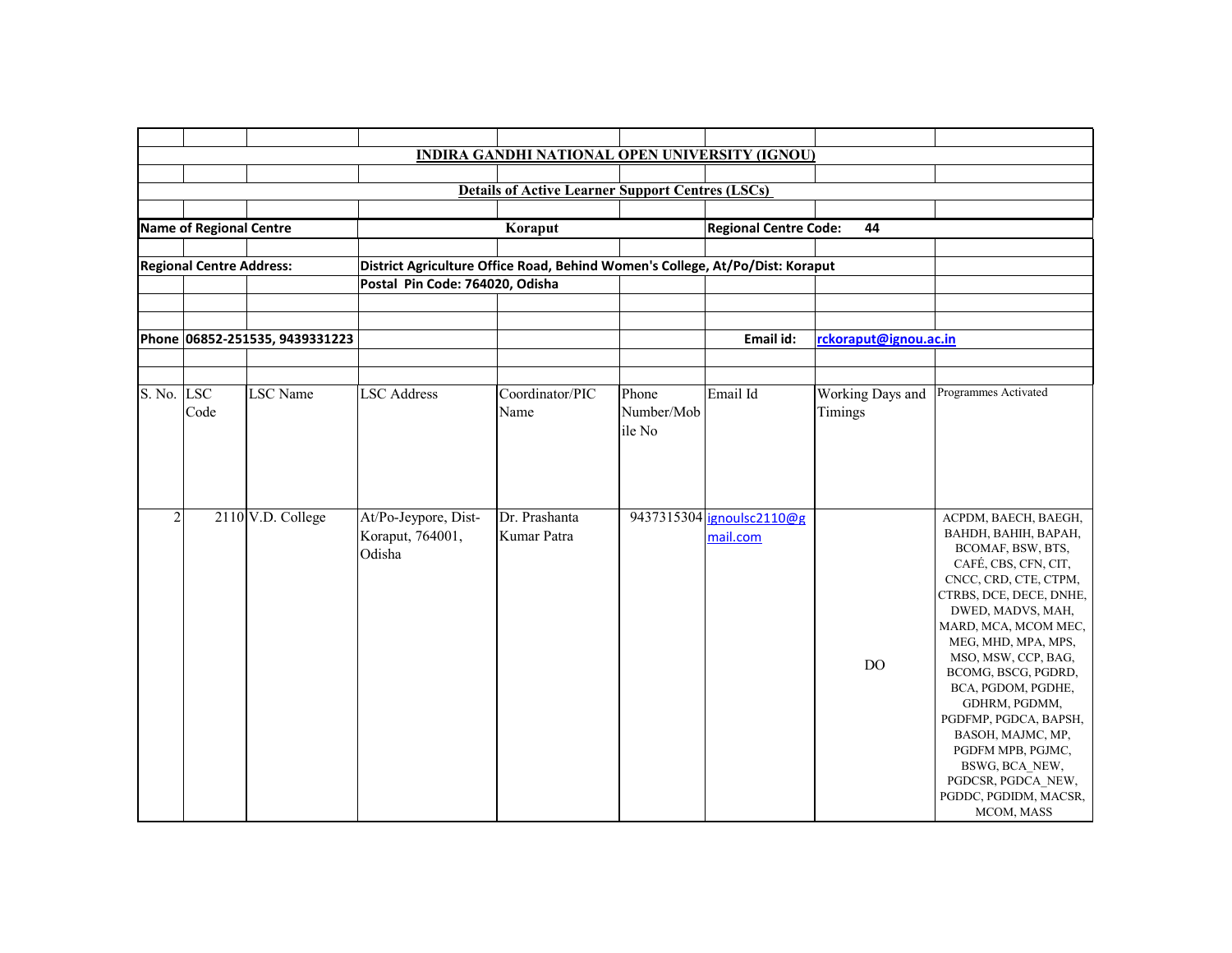|                          |                                 |                                |                                                                                                                  | <b>INDIRA GANDHI NATIONAL OPEN UNIVERSITY (IGNOU)</b>   |                               |                                   |                             |                                                                                                                                                                                                                                                                |
|--------------------------|---------------------------------|--------------------------------|------------------------------------------------------------------------------------------------------------------|---------------------------------------------------------|-------------------------------|-----------------------------------|-----------------------------|----------------------------------------------------------------------------------------------------------------------------------------------------------------------------------------------------------------------------------------------------------------|
|                          |                                 |                                |                                                                                                                  |                                                         |                               |                                   |                             |                                                                                                                                                                                                                                                                |
|                          |                                 |                                |                                                                                                                  | <b>Details of Active Learner Support Centres (LSCs)</b> |                               |                                   |                             |                                                                                                                                                                                                                                                                |
|                          |                                 |                                |                                                                                                                  |                                                         |                               |                                   |                             |                                                                                                                                                                                                                                                                |
|                          | <b>Name of Regional Centre</b>  |                                |                                                                                                                  | Koraput                                                 |                               | <b>Regional Centre Code:</b>      | 44                          |                                                                                                                                                                                                                                                                |
|                          | <b>Regional Centre Address:</b> |                                |                                                                                                                  |                                                         |                               |                                   |                             |                                                                                                                                                                                                                                                                |
|                          |                                 |                                | District Agriculture Office Road, Behind Women's College, At/Po/Dist: Koraput<br>Postal Pin Code: 764020, Odisha |                                                         |                               |                                   |                             |                                                                                                                                                                                                                                                                |
|                          |                                 |                                |                                                                                                                  |                                                         |                               |                                   |                             |                                                                                                                                                                                                                                                                |
|                          |                                 |                                |                                                                                                                  |                                                         |                               |                                   |                             |                                                                                                                                                                                                                                                                |
|                          |                                 | Phone 06852-251535, 9439331223 |                                                                                                                  |                                                         |                               | Email id:                         | rckoraput@ignou.ac.in       |                                                                                                                                                                                                                                                                |
|                          |                                 |                                |                                                                                                                  |                                                         |                               |                                   |                             |                                                                                                                                                                                                                                                                |
| S. No. LSC               | Code                            | <b>LSC</b> Name                | <b>LSC</b> Address                                                                                               | Coordinator/PIC<br>Name                                 | Phone<br>Number/Mob<br>ile No | Email Id                          | Working Days and<br>Timings | Programmes Activated                                                                                                                                                                                                                                           |
| 3                        |                                 | 2113 Govt. College             | At/Po-Bhawanipatna,<br>Dist-Kalahandi,                                                                           | Mr. Bipin Kumar<br>Behera                               | 9438744927                    | ignoulsc2113@g                    |                             | BAECH, BAEGH, BAHDH,                                                                                                                                                                                                                                           |
|                          |                                 |                                | 766001, Odisha                                                                                                   |                                                         |                               | mail.com                          | <b>DO</b>                   | BAHIH, BAPAH, CAFÉ,<br>CFN, CIT, CRD, CTE, CTPM,<br>CTRBS, CTS, DAFE, DNHE,<br>DWED, MAH, MARD,<br>MCOM, MEC, MEG, MHD,<br>MPS, MSO, MSW, BAG,<br>BCOMG, PGDRD, BAPSH,<br>BASOH, MCOM, MASS                                                                    |
| $\overline{\mathcal{A}}$ |                                 | 44033 COATS                    | DNK Road, Sabara<br>Srikhetra,<br>Koraput, 764020,<br>Odisha                                                     | Dr. Narendra<br>Kumar Rath                              |                               | 8763914770 pcmpatro@gmail.c<br>om | DO.                         | BAG, BCOMG, BSW, BTGS.<br>MPS, MSO, MPA, MHD,<br>MADE, MAH, MARO,<br>MCOM, MEC, MEG,<br>MGPS, MATS, MSW,<br>PGDDM, PGDESD,<br>PGDFCE, PGDRD,<br>PGDUPDL, PGDWGS,<br>PGJMC, , CFN, CIG, CIT,<br>CNCC, CNM, CPVE, CRD,<br>CTE, CTPM, CTS,<br>DCE.DECE. DTS. DWED |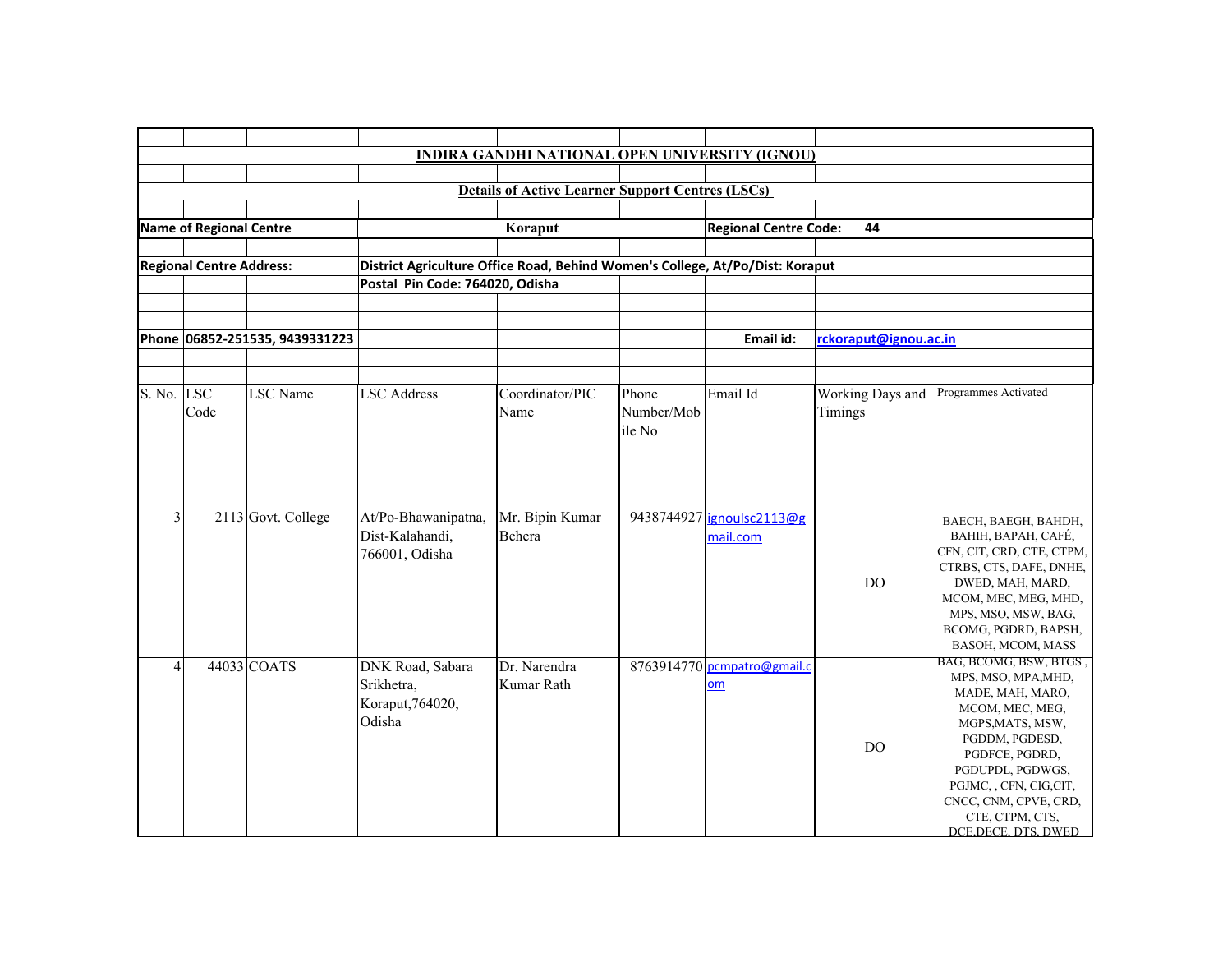|            |                                 |                                |                                                                               | <b>INDIRA GANDHI NATIONAL OPEN UNIVERSITY (IGNOU)</b>   |            |                              |                       |                                                   |  |  |
|------------|---------------------------------|--------------------------------|-------------------------------------------------------------------------------|---------------------------------------------------------|------------|------------------------------|-----------------------|---------------------------------------------------|--|--|
|            |                                 |                                |                                                                               |                                                         |            |                              |                       |                                                   |  |  |
|            |                                 |                                |                                                                               | <b>Details of Active Learner Support Centres (LSCs)</b> |            |                              |                       |                                                   |  |  |
|            |                                 |                                |                                                                               |                                                         |            |                              |                       |                                                   |  |  |
|            | Name of Regional Centre         |                                |                                                                               | Koraput                                                 |            | <b>Regional Centre Code:</b> | 44                    |                                                   |  |  |
|            |                                 |                                |                                                                               |                                                         |            |                              |                       |                                                   |  |  |
|            | <b>Regional Centre Address:</b> |                                | District Agriculture Office Road, Behind Women's College, At/Po/Dist: Koraput |                                                         |            |                              |                       |                                                   |  |  |
|            |                                 |                                | Postal Pin Code: 764020, Odisha                                               |                                                         |            |                              |                       |                                                   |  |  |
|            |                                 |                                |                                                                               |                                                         |            |                              |                       |                                                   |  |  |
|            |                                 |                                |                                                                               |                                                         |            |                              |                       |                                                   |  |  |
|            |                                 | Phone 06852-251535, 9439331223 |                                                                               |                                                         |            | Email id:                    | rckoraput@ignou.ac.in |                                                   |  |  |
|            |                                 |                                |                                                                               |                                                         |            |                              |                       |                                                   |  |  |
|            |                                 |                                |                                                                               |                                                         |            |                              |                       |                                                   |  |  |
| S. No. LSC |                                 | <b>LSC</b> Name                | <b>LSC</b> Address                                                            | Coordinator/PIC                                         | Phone      | Email Id                     | Working Days and      | Programmes Activated                              |  |  |
|            | Code                            |                                |                                                                               | Name                                                    | Number/Mob |                              | Timings               |                                                   |  |  |
|            |                                 |                                |                                                                               |                                                         | ile No     |                              |                       |                                                   |  |  |
|            |                                 |                                |                                                                               |                                                         |            |                              |                       |                                                   |  |  |
|            |                                 |                                |                                                                               |                                                         |            |                              |                       |                                                   |  |  |
|            |                                 |                                |                                                                               |                                                         |            |                              |                       |                                                   |  |  |
| 5          |                                 | 2133 Balimela College          | At/Po-Balimela, Dist-                                                         | Conversion Under                                        |            | 9438517020 ignoulsc2133@g    |                       | BAEGH, BAHDH, BAHIH,                              |  |  |
|            |                                 | of Sci.&Tech.                  | Malkangiri, 764051,                                                           | Process                                                 |            | mail.com                     |                       | BAPAH, CAFÉ, CFN, CIT,                            |  |  |
|            |                                 |                                | Odisha                                                                        |                                                         |            |                              | <b>DO</b>             | CNCC, CRD, DNHE, MARD,                            |  |  |
|            |                                 |                                |                                                                               |                                                         |            |                              |                       | BAG, BCOMG, PGDRD,                                |  |  |
|            |                                 |                                |                                                                               |                                                         |            |                              |                       | BAPSH, BASOH, MASS                                |  |  |
| 6          |                                 | 2139 Nabarangpur               | At/Po-Mirganguda,                                                             | Dr. Nilanchal                                           |            | 9437433010 jgnoulsc2139@g    |                       | BAECH, BAEGH, BAHDH,                              |  |  |
|            |                                 | College                        | Dist-                                                                         | Mishra                                                  |            | mail.com                     |                       | BAHIH, BAPAH, BSW,                                |  |  |
|            |                                 |                                | Nabarangpur, 764063,                                                          |                                                         |            |                              |                       | CAFÉ, CDM, CES, CFN,<br>CHR, CIG, CIT, CNCC, CRD, |  |  |
|            |                                 |                                | Odisha                                                                        |                                                         |            |                              |                       | CTE, CTPM, CTS, DECE,                             |  |  |
|            |                                 |                                |                                                                               |                                                         |            |                              |                       | DNHE, MAH, MARD,                                  |  |  |
|            |                                 |                                |                                                                               |                                                         |            |                              | D <sub>O</sub>        | MCOM, MEG, MPA, MPS,                              |  |  |
|            |                                 |                                |                                                                               |                                                         |            |                              |                       | MSO, MSW, CCP, BAG,                               |  |  |
|            |                                 |                                |                                                                               |                                                         |            |                              |                       | BCOMG, PGDRD, BAPSH,                              |  |  |
|            |                                 |                                |                                                                               |                                                         |            |                              |                       | BASOH, MAJMC, PGJMC,                              |  |  |
|            |                                 |                                |                                                                               |                                                         |            |                              |                       | BSW, PGDDC, PGDIDM,                               |  |  |
|            |                                 |                                |                                                                               |                                                         |            |                              |                       | MCOM, MASS                                        |  |  |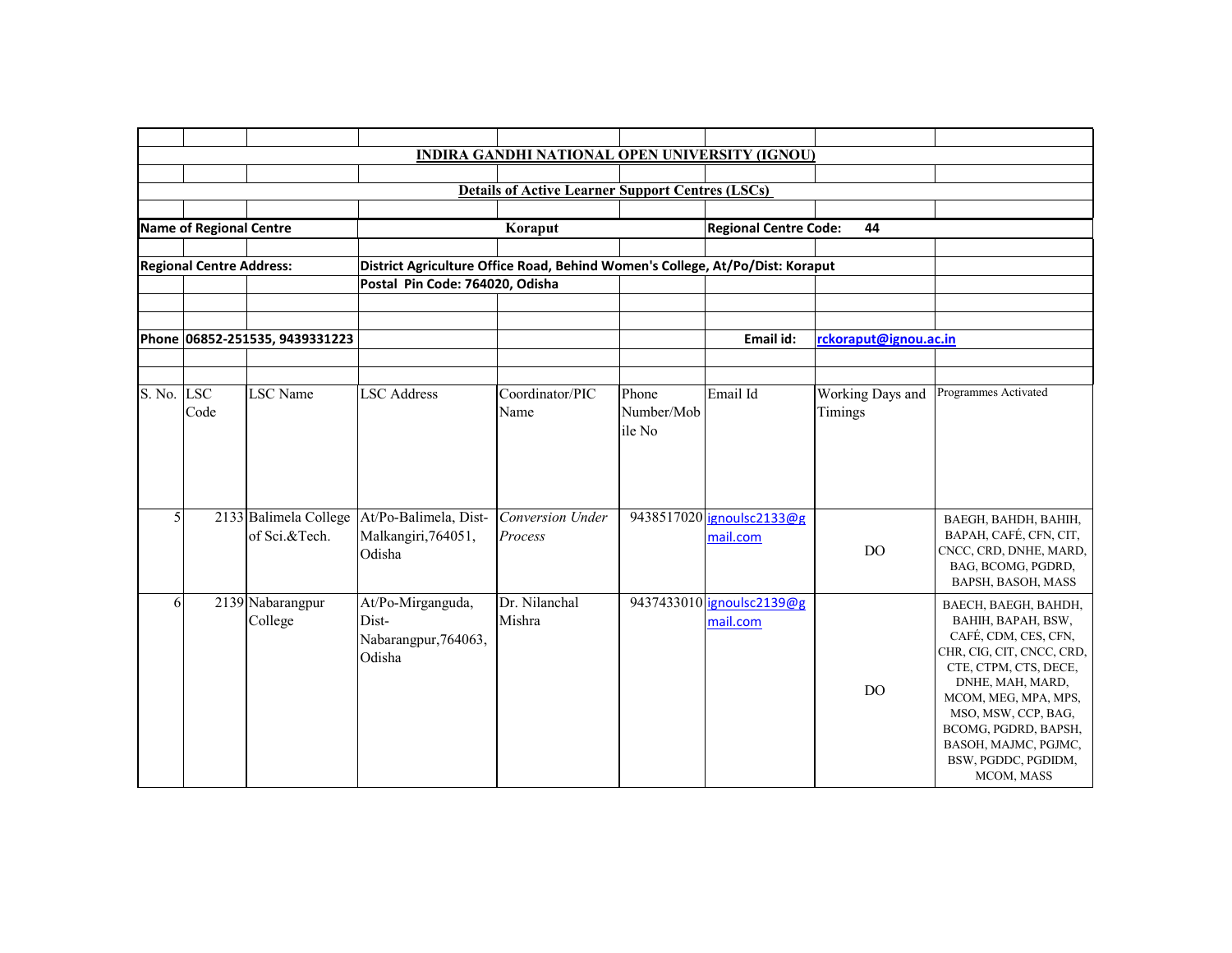|                |                                 |                                |                                                                               | <b>INDIRA GANDHI NATIONAL OPEN UNIVERSITY (IGNOU)</b>   |            |                              |                       |                                             |
|----------------|---------------------------------|--------------------------------|-------------------------------------------------------------------------------|---------------------------------------------------------|------------|------------------------------|-----------------------|---------------------------------------------|
|                |                                 |                                |                                                                               |                                                         |            |                              |                       |                                             |
|                |                                 |                                |                                                                               | <b>Details of Active Learner Support Centres (LSCs)</b> |            |                              |                       |                                             |
|                |                                 |                                |                                                                               |                                                         |            |                              |                       |                                             |
|                | Name of Regional Centre         |                                |                                                                               | Koraput                                                 |            | <b>Regional Centre Code:</b> | 44                    |                                             |
|                |                                 |                                |                                                                               |                                                         |            |                              |                       |                                             |
|                | <b>Regional Centre Address:</b> |                                | District Agriculture Office Road, Behind Women's College, At/Po/Dist: Koraput |                                                         |            |                              |                       |                                             |
|                |                                 |                                | Postal Pin Code: 764020, Odisha                                               |                                                         |            |                              |                       |                                             |
|                |                                 |                                |                                                                               |                                                         |            |                              |                       |                                             |
|                |                                 |                                |                                                                               |                                                         |            |                              |                       |                                             |
|                |                                 | Phone 06852-251535, 9439331223 |                                                                               |                                                         |            | Email id:                    | rckoraput@ignou.ac.in |                                             |
|                |                                 |                                |                                                                               |                                                         |            |                              |                       |                                             |
| S. No. LSC     |                                 | <b>LSC</b> Name                | <b>LSC</b> Address                                                            | Coordinator/PIC                                         | Phone      | Email Id                     | Working Days and      | Programmes Activated                        |
|                | Code                            |                                |                                                                               | Name                                                    | Number/Mob |                              | Timings               |                                             |
|                |                                 |                                |                                                                               |                                                         | ile No     |                              |                       |                                             |
|                |                                 |                                |                                                                               |                                                         |            |                              |                       |                                             |
|                |                                 |                                |                                                                               |                                                         |            |                              |                       |                                             |
|                |                                 |                                |                                                                               |                                                         |            |                              |                       |                                             |
|                |                                 |                                |                                                                               |                                                         |            |                              |                       | BAECH, BAEGH, BAHDH,                        |
| $\tau$         |                                 | 2140 National College          | At/Po/Dist-Nuapada,                                                           | New Coordinator                                         |            | ignoulsc2140@g               |                       | BAHIH, BAPAH, CAFÉ,                         |
|                |                                 |                                | 766105, Odisha                                                                | proposal submitted                                      |            | mail.com                     |                       | CDM, CES, CFN, CHR, CIG,                    |
|                |                                 |                                |                                                                               | to RSD.                                                 |            |                              |                       | CIT, CNCC, CRD, CTE,                        |
|                |                                 |                                |                                                                               |                                                         |            |                              | DO.                   | CTPM, CTRBS, CTS, DCE,<br>DNHE, DWED, MAH,  |
|                |                                 |                                |                                                                               |                                                         |            |                              |                       | MARD, MEG, MHD, MPS,                        |
|                |                                 |                                |                                                                               |                                                         |            |                              |                       | MSO, MSW, CCP, BAG,                         |
|                |                                 |                                |                                                                               |                                                         |            |                              |                       | BCOMG, PGDRD, BAPSH,                        |
|                |                                 |                                |                                                                               |                                                         |            |                              |                       | BASOH, MAJMC, PGJMC,                        |
| 8              |                                 | 44035 Semiliguda               | At/Po-Semiliguda,                                                             | Dr. Jhansi Singh                                        |            | 9437112846 sgckpt@gmail.com  |                       | PGDDC, PGDIDM, MASS<br>BAG, BCOMG, CCP,CFN, |
|                |                                 | College                        | Dist-Koraput,                                                                 |                                                         |            |                              |                       | CHR, CIG, CIT, CNCC, CRD,                   |
|                |                                 |                                | 764036, Odisha                                                                |                                                         |            |                              | <b>DO</b>             | CTPM,CTS, DWED,                             |
|                |                                 |                                |                                                                               |                                                         |            |                              |                       | MARO, MHD, MSO,<br>PGDHE, PGDRD             |
| $\overline{9}$ |                                 | 44032 Malkangiri               | At/Po/Dist-                                                                   | Prof. Ashok                                             |            | 9437435362 pplmkgc@gmail.co  |                       | BA, BCOM, CAFE, CFN,                        |
|                |                                 | College                        | Malkangiri, 764048,                                                           | Kumar Sarangi                                           |            | m                            | <b>DO</b>             | CIT, CNCC, CRD, DNHE,                       |
|                |                                 |                                | Odisha                                                                        |                                                         |            |                              |                       | MAH, MARD, PGDRD                            |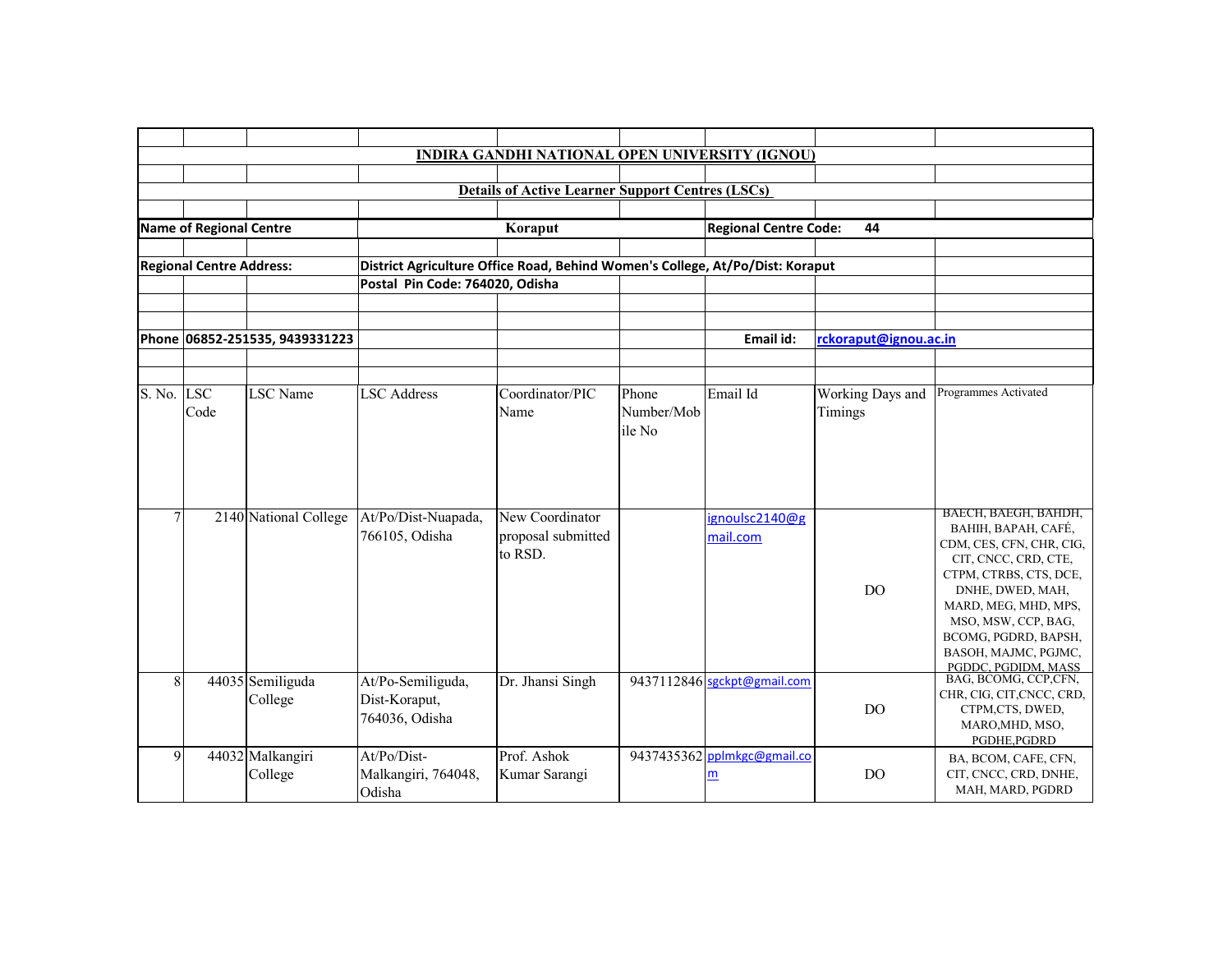|            |                                                                    |                                             |                                                                 | <b>Details of Active Learner Support Centres (LSCs)</b>                       |                     |                                       |                             |                                                                                                                                                                  |
|------------|--------------------------------------------------------------------|---------------------------------------------|-----------------------------------------------------------------|-------------------------------------------------------------------------------|---------------------|---------------------------------------|-----------------------------|------------------------------------------------------------------------------------------------------------------------------------------------------------------|
|            |                                                                    |                                             |                                                                 |                                                                               |                     |                                       |                             |                                                                                                                                                                  |
|            | <b>Name of Regional Centre</b>                                     |                                             |                                                                 | Koraput                                                                       |                     | <b>Regional Centre Code:</b>          | 44                          |                                                                                                                                                                  |
|            |                                                                    |                                             |                                                                 |                                                                               |                     |                                       |                             |                                                                                                                                                                  |
|            | <b>Regional Centre Address:</b><br>Postal Pin Code: 764020, Odisha |                                             |                                                                 | District Agriculture Office Road, Behind Women's College, At/Po/Dist: Koraput |                     |                                       |                             |                                                                                                                                                                  |
|            |                                                                    |                                             |                                                                 |                                                                               |                     |                                       |                             |                                                                                                                                                                  |
|            |                                                                    |                                             |                                                                 |                                                                               |                     |                                       |                             |                                                                                                                                                                  |
|            |                                                                    | Phone 06852-251535, 9439331223              |                                                                 |                                                                               |                     | Email id:                             | rckoraput@ignou.ac.in       |                                                                                                                                                                  |
| S. No. LSC | Code                                                               | <b>LSC</b> Name                             | <b>LSC Address</b>                                              | Coordinator/PIC<br>Name                                                       | Phone<br>Number/Mob | Email Id                              | Working Days and<br>Timings | Programmes Activated                                                                                                                                             |
|            |                                                                    |                                             |                                                                 |                                                                               | ile No              |                                       |                             |                                                                                                                                                                  |
| 10         |                                                                    | 2158 DAV College of<br>Teacher<br>Education | At/Po/Dis-Koraput,<br>764020                                    | Dr. P.K. Dang                                                                 |                     | 9437192501 ignoulsc2158@g<br>mail.com | DO                          | PGDEMA, PGDSLM, MAEDU                                                                                                                                            |
| 11         |                                                                    | 2161 College of<br>Teacher<br>Education     | At/Po/Dist-Bolangir,<br>767001, Odisha                          | Dr. Gitanjali Padhi                                                           |                     | 8104636253 ignoulsc2161@g<br>mail.com | DO                          | MAEDU, BED                                                                                                                                                       |
| 12         |                                                                    | 2165 Lok Yojna                              | At/Po-Karpa<br>Dist-Kalahandi                                   | <b>Conversion Under</b><br>Process                                            |                     | ignoulsc2165@<br>gmail.com            | DO.                         | BAECH, BAEGH, BAHDH,<br>BAHIH, BAPAH, BSW,<br>CDM, CFN, CHR, CNCC,<br>CRD, DWED, MARD, MEG,<br>MPS, MSO, MSW, BAG,<br>BCOMG, PGDRD, BAPSH,<br><b>BASOH, MASS</b> |
| 13         |                                                                    | College                                     | 2168 Panchayat Samiti At/Po-Komna, Dist-<br>Naupada, 766106     |                                                                               |                     | ignoulsc2168@g<br>mail.com            | DO.                         | BAG, BCOMG, MAH, MARD,<br><b>MPS</b>                                                                                                                             |
| 14         |                                                                    | College                                     | 2169 Panchayat Samiti At/Po-Koksara, Dist-<br>Kalahandi, 766019 | Conversion Under<br>Process                                                   | $\blacksquare$      | ignoulsc2169@g<br>mail.com            | DO.                         | BAG, MPS, MSO, PGDRD                                                                                                                                             |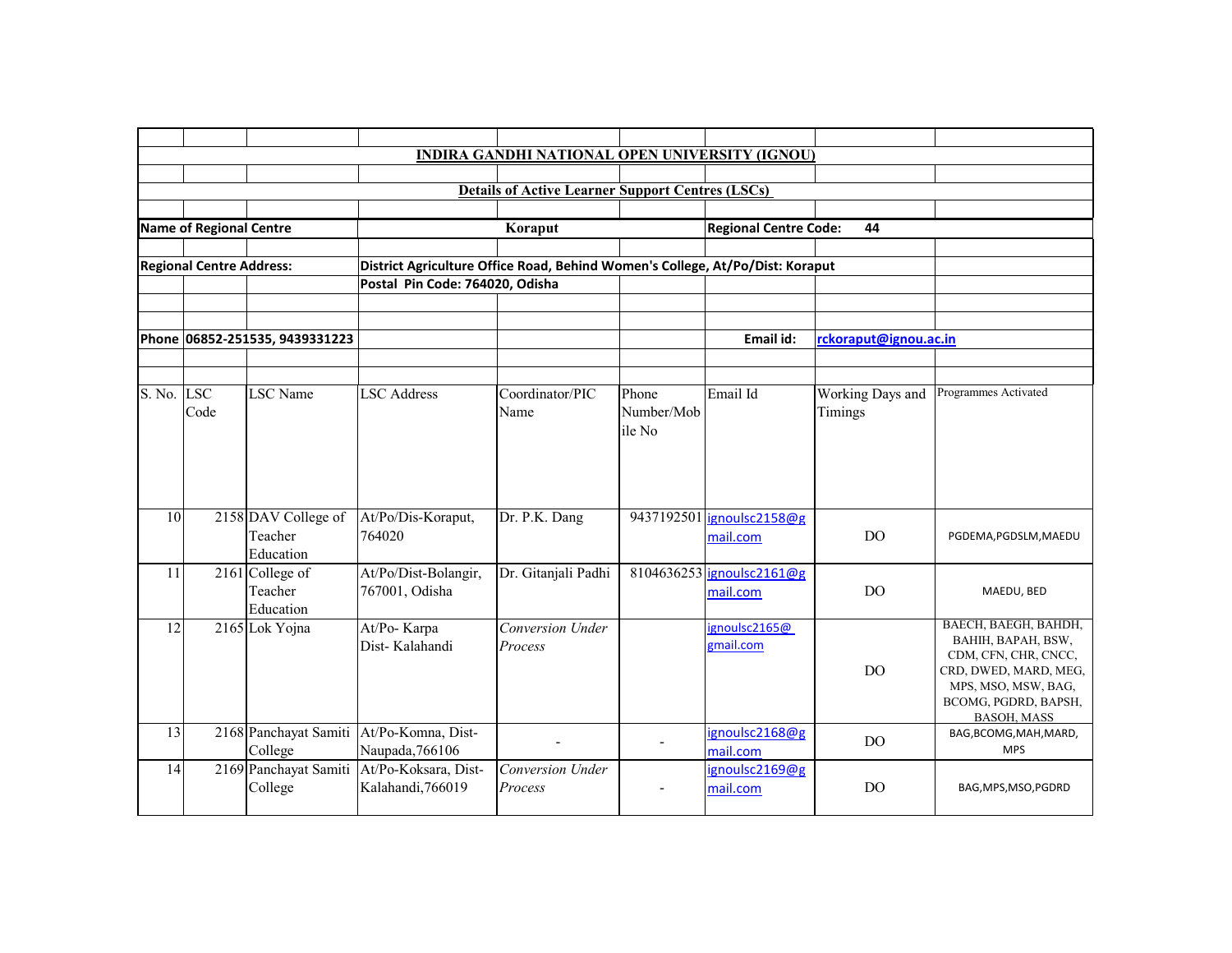|            |                                 |                                    |                                                                                                     | <b>INDIRA GANDHI NATIONAL OPEN UNIVERSITY (IGNOU)</b>   |                               |                              |                             |                                                                                          |
|------------|---------------------------------|------------------------------------|-----------------------------------------------------------------------------------------------------|---------------------------------------------------------|-------------------------------|------------------------------|-----------------------------|------------------------------------------------------------------------------------------|
|            |                                 |                                    |                                                                                                     |                                                         |                               |                              |                             |                                                                                          |
|            |                                 |                                    |                                                                                                     | <b>Details of Active Learner Support Centres (LSCs)</b> |                               |                              |                             |                                                                                          |
|            |                                 |                                    |                                                                                                     |                                                         |                               |                              |                             |                                                                                          |
|            | <b>Name of Regional Centre</b>  |                                    |                                                                                                     | Koraput                                                 |                               | <b>Regional Centre Code:</b> | 44                          |                                                                                          |
|            | <b>Regional Centre Address:</b> |                                    | District Agriculture Office Road, Behind Women's College, At/Po/Dist: Koraput                       |                                                         |                               |                              |                             |                                                                                          |
|            |                                 |                                    | Postal Pin Code: 764020, Odisha                                                                     |                                                         |                               |                              |                             |                                                                                          |
|            |                                 |                                    |                                                                                                     |                                                         |                               |                              |                             |                                                                                          |
|            |                                 |                                    |                                                                                                     |                                                         |                               |                              |                             |                                                                                          |
|            |                                 | Phone 06852-251535, 9439331223     |                                                                                                     |                                                         |                               | Email id:                    | rckoraput@ignou.ac.in       |                                                                                          |
|            |                                 |                                    |                                                                                                     |                                                         |                               |                              |                             |                                                                                          |
| S. No. LSC | Code                            | <b>LSC</b> Name                    | <b>LSC</b> Address                                                                                  | Coordinator/PIC<br>Name                                 | Phone<br>Number/Mob<br>ile No | Email Id                     | Working Days and<br>Timings | Programmes Activated                                                                     |
|            |                                 |                                    |                                                                                                     |                                                         |                               |                              |                             |                                                                                          |
| 15         |                                 | 2170 Indrawati<br>Collect(43)      | At/Po-Jaipatna, Dist-<br>Kalahandi, 766018,<br>Odisha                                               | Conversion Under<br>Process                             |                               | ignoulsc2170@g<br>mail.com   | <b>DO</b>                   | BAG, BCOMG, CIT, CTE, MAH<br>,MARD,MHD,MPS,MSO                                           |
| 16         |                                 | 2171 Sinapali<br>College, Sinapali | At/po-Sinapali<br>dist: Nuapada-766108<br>odisha                                                    |                                                         |                               | ignoulsc2171@<br>gmail.com   |                             | BAG, MAH                                                                                 |
| 17         |                                 | 2172 Lokadrusti                    | At-Jambahali, Po-<br>Boden, Dist-<br>Nuapada, 766111                                                |                                                         |                               | ignoulsc2172@g<br>mail.com   | <b>DO</b>                   | BAG, BCOMG, CAFÉ, DAFE,<br>DECE, DNHE, DTS, MAH, MARD,<br>MPS, MSO, PGDRD                |
| 18         |                                 |                                    | 2173 Laxmipur College At/Po-Laxmipur, Dist- Conversion Under<br>Koraput, 764013, Odish Process<br>a |                                                         |                               | ignoulsc2173@g<br>mail.com   | D <sub>O</sub>              | BAG, BCOMG, BSW, CFE, CHR<br>CIT, DAFE, CTS, CNCC, DNHE, DW,<br>ED, MAH, MEG, MSO, PGDRD |
| 19         |                                 | 44034 Khariar College              | At/Po-Khariar, Dist-<br>Nuapada, 766107, Odis<br>ha                                                 | Sh. Pramod Kumar<br>Sahu                                | 9437625279                    | khariarcollege@g<br>mail.com | D <sub>O</sub>              | MAH, MARO, MPS, MSO,<br>BAG, BCOMG, BSCG, BP,<br>CAFE, DAFE, DECE, DNHE,<br>DTS, PGDRD   |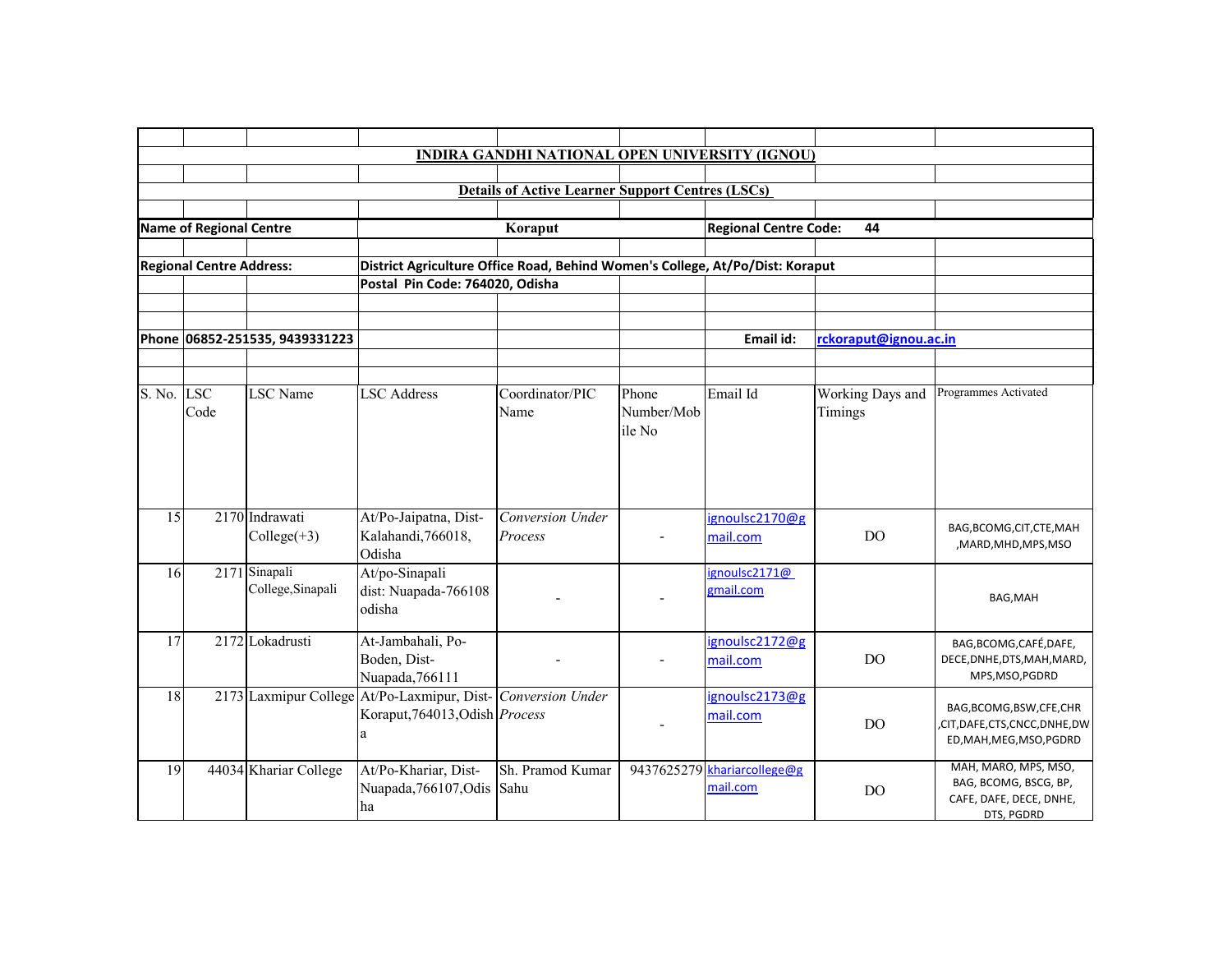|            |                                 |                                   |                                                                               | <b>INDIRA GANDHI NATIONAL OPEN UNIVERSITY (IGNOU)</b>   |                               |                                       |                             |                                                                                                                                                |
|------------|---------------------------------|-----------------------------------|-------------------------------------------------------------------------------|---------------------------------------------------------|-------------------------------|---------------------------------------|-----------------------------|------------------------------------------------------------------------------------------------------------------------------------------------|
|            |                                 |                                   |                                                                               |                                                         |                               |                                       |                             |                                                                                                                                                |
|            |                                 |                                   |                                                                               | <b>Details of Active Learner Support Centres (LSCs)</b> |                               |                                       |                             |                                                                                                                                                |
|            |                                 |                                   |                                                                               |                                                         |                               |                                       |                             |                                                                                                                                                |
|            | <b>Name of Regional Centre</b>  |                                   |                                                                               | Koraput                                                 |                               | <b>Regional Centre Code:</b>          | 44                          |                                                                                                                                                |
|            | <b>Regional Centre Address:</b> |                                   | District Agriculture Office Road, Behind Women's College, At/Po/Dist: Koraput |                                                         |                               |                                       |                             |                                                                                                                                                |
|            |                                 |                                   | Postal Pin Code: 764020, Odisha                                               |                                                         |                               |                                       |                             |                                                                                                                                                |
|            |                                 |                                   |                                                                               |                                                         |                               |                                       |                             |                                                                                                                                                |
|            |                                 |                                   |                                                                               |                                                         |                               |                                       |                             |                                                                                                                                                |
|            |                                 | Phone 06852-251535, 9439331223    |                                                                               |                                                         |                               | Email id:                             | rckoraput@ignou.ac.in       |                                                                                                                                                |
|            |                                 |                                   |                                                                               |                                                         |                               |                                       |                             |                                                                                                                                                |
| S. No. LSC | Code                            | <b>LSC</b> Name                   | <b>LSC</b> Address                                                            | Coordinator/PIC<br>Name                                 | Phone<br>Number/Mob<br>ile No | Email Id                              | Working Days and<br>Timings | Programmes Activated                                                                                                                           |
|            |                                 |                                   |                                                                               |                                                         |                               |                                       |                             |                                                                                                                                                |
| 20         |                                 | 2175 Rayagada College At/Po/Dist- | Rayagada, 765001,<br>Odisha                                                   | Dr. Rama Krishna<br>pandit                              |                               | 9437863614 ignoulsc2175@g<br>mail.com | D <sub>O</sub>              | BAG, BCA, BCOMG, BSW, CFN<br>,CIG,CIT,CNCC,CRD,CTE,DEC,DE<br>CE, DWED, MAH, MARD, MCOM,<br>MEC, MEG, MHD, MPA, MPS, MS<br>O,PGDDM,PGDESD,PGDRD |
| 21         |                                 | 2177 Sonepur College              | At/Po/DistSonepur,<br>767017, Odisha                                          | Sh. Swarup Kumar<br>Panigrahi                           |                               | 9437728989 ignoulsc2177@g<br>mail.com | <b>DO</b>                   | BAG, CFE, CIT, MAH, MEC,<br>MEG, MHD, MPS, MSO, PGDRD                                                                                          |
| 22         |                                 | 2179 Gangeswari<br>College        | At/Po-Pottangi, Dist-<br>Koraput, 764039,<br>Odisha                           | Conversion Under<br>Process                             |                               | ignoulsc2179@g<br>mail.com            | D <sub>O</sub>              | BAG, CFE, CIG, CIT, DNHE,<br>MPS, PGDRD                                                                                                        |
| 23         |                                 | 44036 Bhairab College             | At/Po-Dabugaon,<br>Dist-<br>Nabarangpur, 764072,<br>$\Delta$ dicha            | Smt. Urmila<br><b>Brahma</b>                            | 9437955218                    | bdcdadugaon@gm<br>ail.com             | DO.                         | BA, CIG, CIT, PGDRD, BCOM,<br>MAG, MEG, MPA, MPS, MSO                                                                                          |
| 24         |                                 | 2184 Kotpad College               | At/Po-Kotpad, Dist-<br>Koraput, 764058,<br>Odisha                             |                                                         |                               | ignoulsc2184@g<br>mail.com            | D <sub>O</sub>              | BAG, CIT, PGDRD                                                                                                                                |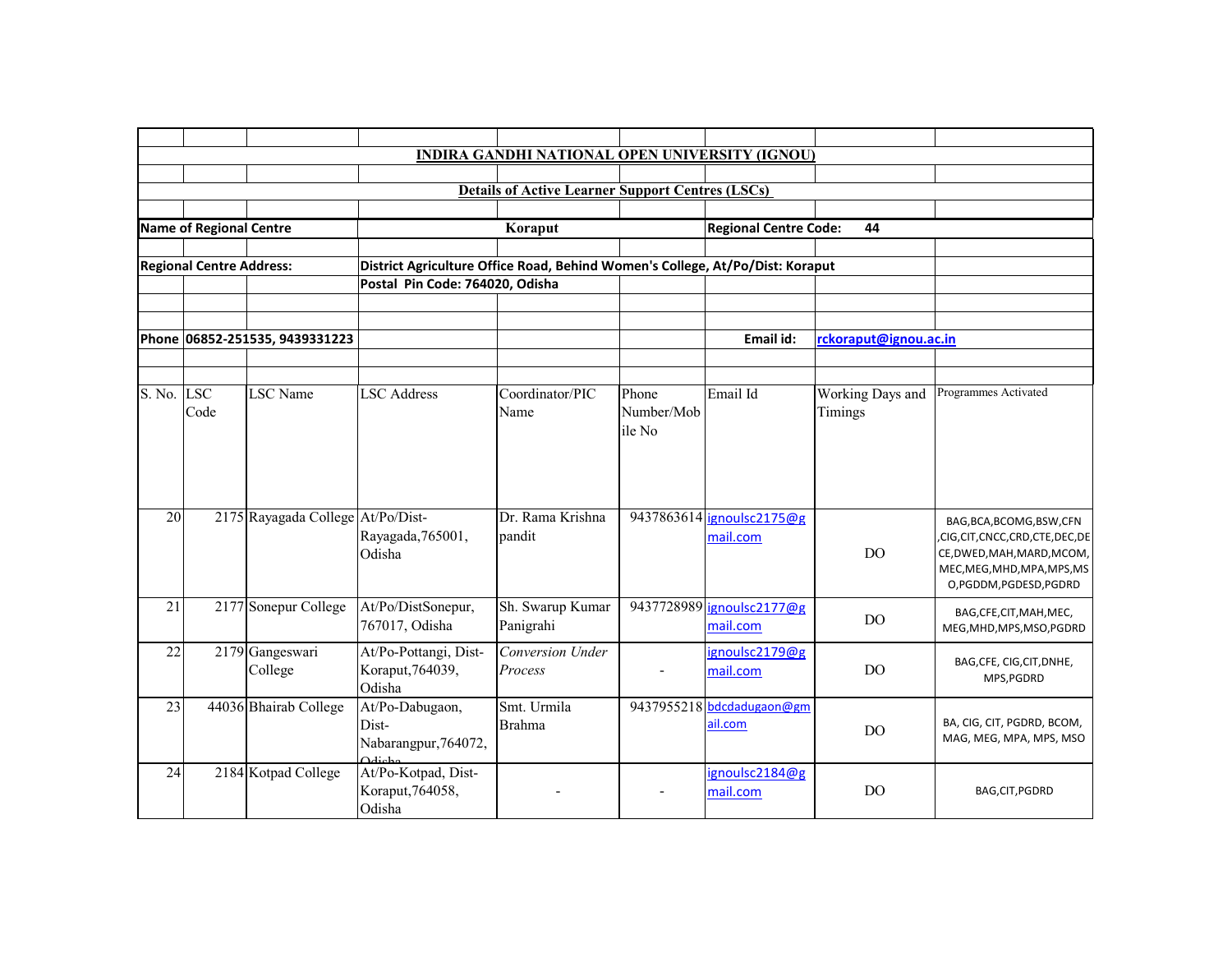|            |                                 |                                                 |                                                                               | <b>INDIRA GANDHI NATIONAL OPEN UNIVERSITY (IGNOU)</b>   |                               |                              |                             |                                                                 |
|------------|---------------------------------|-------------------------------------------------|-------------------------------------------------------------------------------|---------------------------------------------------------|-------------------------------|------------------------------|-----------------------------|-----------------------------------------------------------------|
|            |                                 |                                                 |                                                                               |                                                         |                               |                              |                             |                                                                 |
|            |                                 |                                                 |                                                                               | <b>Details of Active Learner Support Centres (LSCs)</b> |                               |                              |                             |                                                                 |
|            | <b>Name of Regional Centre</b>  |                                                 |                                                                               | Koraput                                                 |                               | <b>Regional Centre Code:</b> | 44                          |                                                                 |
|            |                                 |                                                 |                                                                               |                                                         |                               |                              |                             |                                                                 |
|            | <b>Regional Centre Address:</b> |                                                 | District Agriculture Office Road, Behind Women's College, At/Po/Dist: Koraput |                                                         |                               |                              |                             |                                                                 |
|            |                                 |                                                 | Postal Pin Code: 764020, Odisha                                               |                                                         |                               |                              |                             |                                                                 |
|            |                                 |                                                 |                                                                               |                                                         |                               |                              |                             |                                                                 |
|            |                                 | Phone 06852-251535, 9439331223                  |                                                                               |                                                         |                               | Email id:                    | rckoraput@ignou.ac.in       |                                                                 |
| S. No. LSC | Code                            | <b>LSC</b> Name                                 | <b>LSC Address</b>                                                            | Coordinator/PIC<br>Name                                 | Phone<br>Number/Mob<br>ile No | Email Id                     | Working Days and<br>Timings | Programmes Activated                                            |
|            |                                 |                                                 |                                                                               |                                                         |                               |                              |                             |                                                                 |
| 25         |                                 | 2190 Dunguripali<br>College                     | At/Po-Dunguripali,<br>Dist-Sonepur, 767023<br>Odisha                          |                                                         |                               | ignoulsc2190@g<br>mail.com   | D <sub>O</sub>              | BAG, BCOMG, BSW, BTS, CDM,<br>CFE,CIG,CNM,CRD,CTS,MSO,P<br>GDRD |
| 26         |                                 | 44005 Thayaramma<br>Women's College             | At/Po-Gunupur, Dist-<br>Rayagada, 765022,<br>Odisha                           |                                                         |                               | ignoulsc44005@<br>gmail.com  | D <sub>O</sub>              | BAG, BCOMG, BTS, CFE,<br>CNM, CRD, CTS, DTS, MAH,<br>MARD       |
| 27         |                                 | 44013 Radha Krishna<br>Adivasi<br>Mahavidyalaya | $At/Po-$<br>Dasmantapur, Dist-<br>Koraput, 765028,<br>Odisha                  | Conversion Under<br>Process                             |                               | ignoulsc44013@<br>gmail.com  | DO.                         | BAG, CFE, CHR, CIG,<br>CRD, CTE, CTS, DTS, PGDRD                |
| 28         |                                 | 44016 Utkalmani<br>Gopabandhu<br>College        | At/Po-Mathili, Dist-<br>Malkangiri                                            | Conversion Under<br>Process                             |                               | ignoulsc44016@<br>gmail.com  | <b>DO</b>                   | BAG, CFE, CHR, CRD, CTE,<br>CTS, DTS, MAH, MEG, MPS,<br>PGDRD   |
| 29         |                                 | 44019 District Jail                             | At/Po/Dist-Koraput<br>Pin-764020<br>Odisha                                    | Sh. Rudra Pratap<br>Meher                               | 9437220611                    |                              | D <sub>O</sub>              | <b>BAG</b>                                                      |